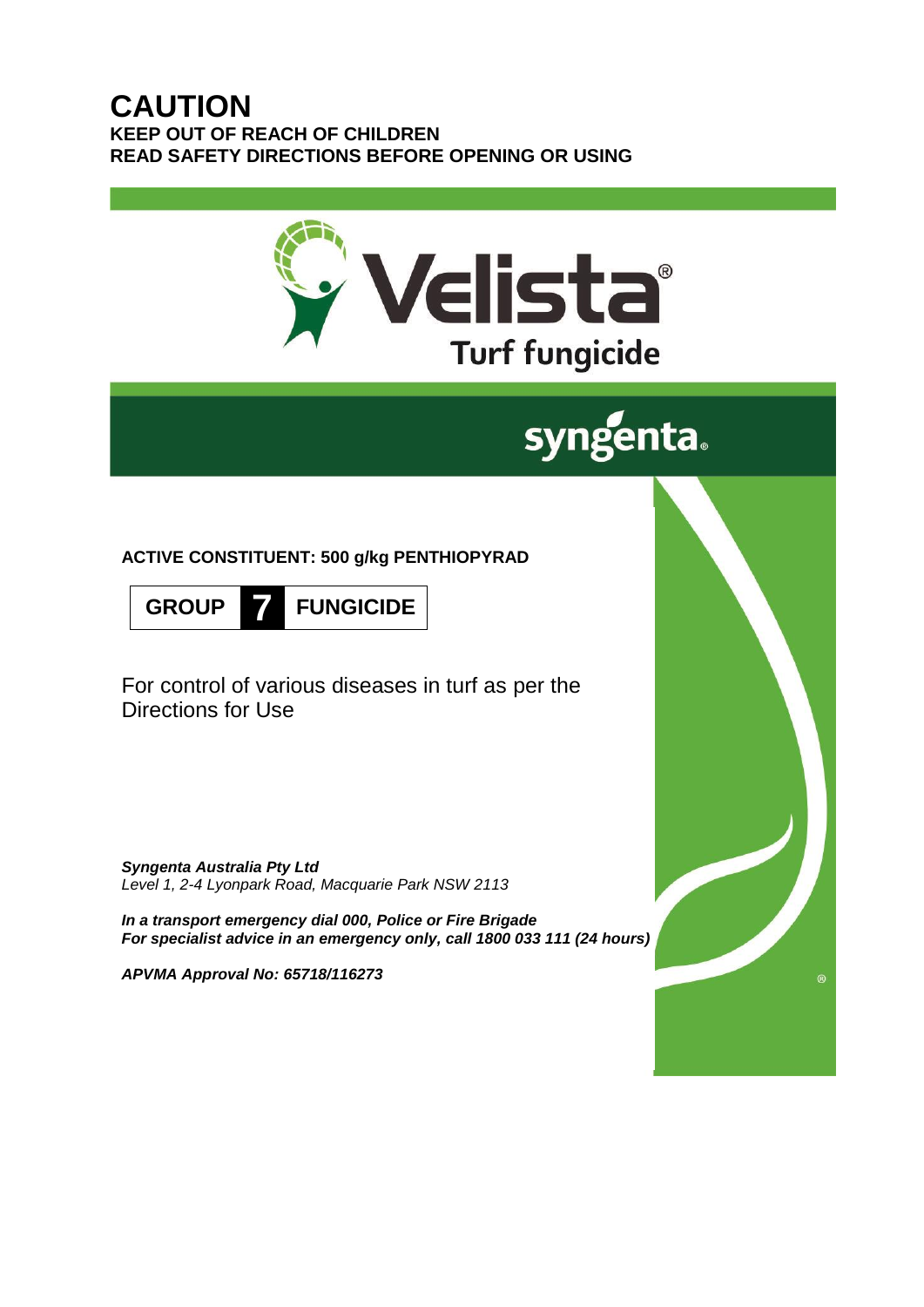#### **DIRECTIONS FOR USE**

#### **Restraints**

DO NOT apply by equipment carried on the back of the user

DO NOT apply more than 2 consecutive applications

DO NOT apply more than 7.5 kg of product/ha per year

DO NOT use for more than a third of total fungicide applications for a given area

#### **Spray Drift Restraints**

DO NOT apply with spray droplets smaller than a medium spray droplet size category according to nozzle manufacturer specifications that refer to the ASAE S572 Standard or the BCPC Guideline.

DO NOT apply during surface temperature inversion conditions at the application site.

DO NOT apply when wind speed is less than 3 or more than 20 km per hour, as measured at the application site.

Users of this product MUST make an accurate written record of the details of each spray application within 24 hours following application and KEEP this record for a minimum of 2 years.

The spray application details that must be recorded are:

- 1. Date with start and finish times of application
- 2. Location address and paddock/s sprayed
- 3. Full name of this product
- 4. Amount of product used per hectare and number of hectares applied to
- 5. Crop/situation and weed/pest
- 6. Wind speed and direction during application
- 7. Air temperature and relative humidity during application
- 8. Nozzle brand, type, spray angle, nozzle capacity and spray system pressure measured during application
- 9. Name and address of person applying this product
- (Additional record details may be required by the state or territory where this product is used).

#### **Mandatory No-Spray Zones**

DO NOT apply if there are aquatic or wetland areas including aquacultural ponds within 5 metres downwind from the application area.

| <b>Situation</b>                                                                                                                                                 | <b>Disease</b>                                                                                                                                                                                                                                                                                                                 | Rate           | <b>Critical Comments</b>                                                                                                                                                                                                                                                                                                                         |  |
|------------------------------------------------------------------------------------------------------------------------------------------------------------------|--------------------------------------------------------------------------------------------------------------------------------------------------------------------------------------------------------------------------------------------------------------------------------------------------------------------------------|----------------|--------------------------------------------------------------------------------------------------------------------------------------------------------------------------------------------------------------------------------------------------------------------------------------------------------------------------------------------------|--|
| <b>DO NOT</b> apply more than 2 consecutive applications of VELISTA<br>Apply at least 2 applications of an alternative fungicide group before reapplying VELISTA |                                                                                                                                                                                                                                                                                                                                |                |                                                                                                                                                                                                                                                                                                                                                  |  |
| <b>Turf</b>                                                                                                                                                      | Anthracnose<br>(Colletotricum graminicola),<br><b>Brown Patch</b><br>(Rhizoctonia solani),<br>Curvularia Leaf Spot<br>(Curvularia spp),<br><b>Dollar Spot</b><br>(Sclerotinia homeocarpa),<br>Helminthosporium disease<br>(Bipolaris spp, Dreschlera<br>spp, Exserohilum spp),<br><b>Red Thread</b><br>(Laetisaria fuciformis) | 1 to 1.5 kg/ha | Begin application prior to or at the early<br>stages of disease development.<br>Apply at intervals of 14 to 21 days.<br>Use the higher rate and / or shorter interval<br>when conditions continue to favour disease<br>development.                                                                                                              |  |
|                                                                                                                                                                  | Spring Dead Spot<br>(Ophiosphaerella narmari)                                                                                                                                                                                                                                                                                  | $1.5$ kg/ha    | Apply as a preventative application in<br>January to March.<br>Make a second application 14 days later.                                                                                                                                                                                                                                          |  |
|                                                                                                                                                                  | Fairy Ring (basidiomycetes<br>fungi)                                                                                                                                                                                                                                                                                           | $1.5$ kg/ha    | Apply preventatively when conditions are<br>favorable for disease development or as an<br>early curative as soon as possible after first<br>symptoms are detected.<br>Make a second application 21 days later.<br>The addition of a quality non-ionic surfactant<br>is recommended.<br>Refer to Application section for detailed<br>information. |  |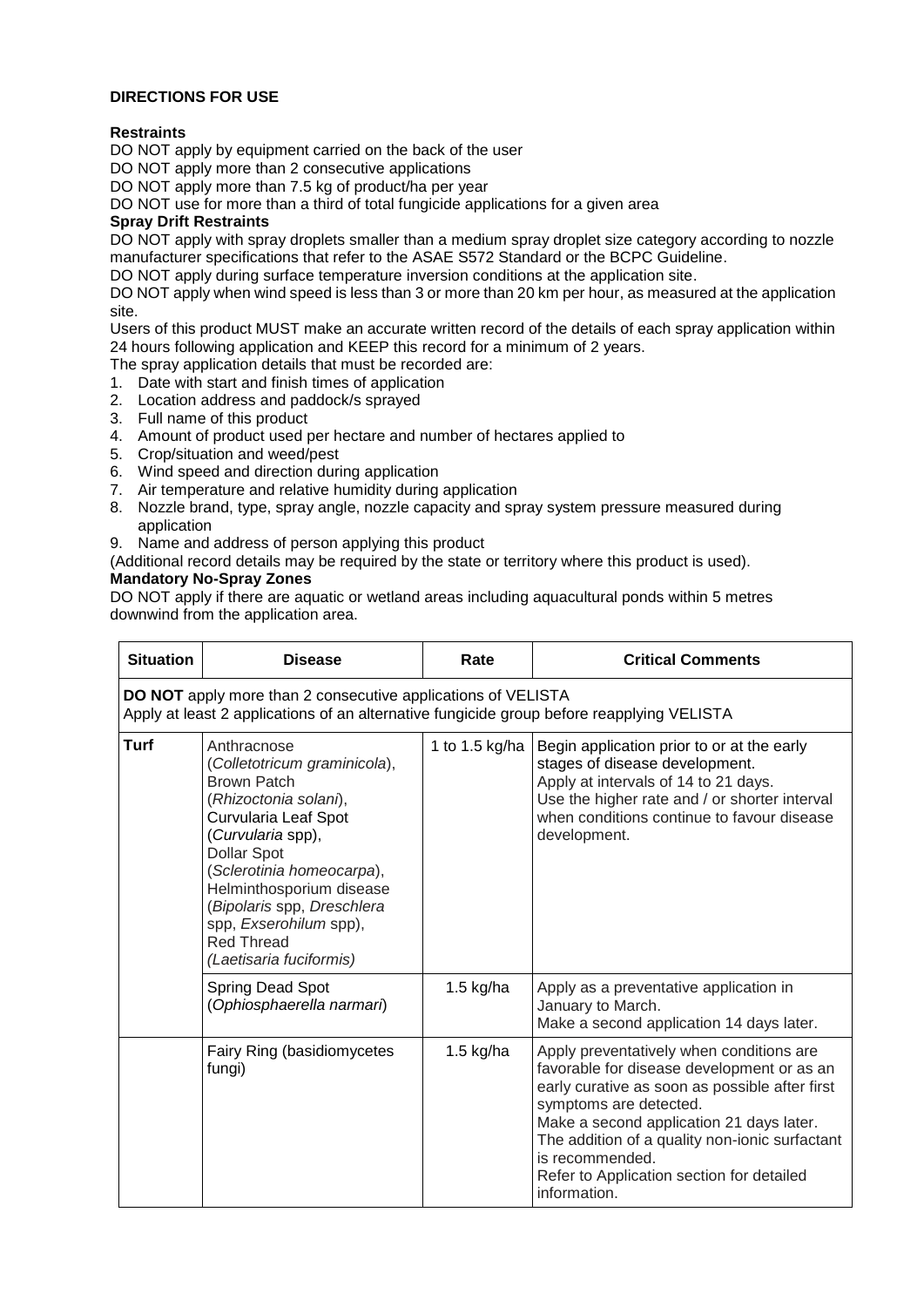### **NOT TO BE USED FOR ANY PURPOSE, OR IN ANY MANNER, CONTRARY TO THIS LABEL UNLESS AUTHORISED UNDER APPROPRIATE LEGISLATION**

#### **WITHHOLDING PERIOD: DO NOT GRAZE TREATED TURF/LAWN OR FEED TURF/LAWN CLIPPINGS FROM ANY TREATED AREA TO POULTRY OR LIVESTOCK**

#### **GENERAL INSTRUCTIONS**

VELISTA is a water dispersible granule that is diluted with water and applied as a broadcast treatment to control certain diseases in turf. The active ingredient in VELISTA is penthiopyrad which is a carboxamide fungicide. Penthiopyrad inhibits fungal respiration by binding to mitochondrial respiratory complex II. Penthiopyrad is not cross resistant with other classes of fungicide chemistry, like triazoles and other ergosterol biosynthesis inhibitors, strobilurins and other complex III (QoI) inhibitors, anilinopyrimidines, dicarboximides, benzimidazoles and N-phenyl-carbamates.

VELISTA is a broad spectrum fungicide recommended for the control of many important diseases of turfgrass. For best results apply preventatively when conditions favour disease development. Higher doses can be used for curative control.

Before use of any fungicide, proper diagnosis of the organism causing the disease is important. Use of diagnostic kits or other means of identification of the disease organism is essential to determine the best control measures.

#### **Equipment Cleaning**

Prior to application, start with clean, well maintained application equipment. Immediately following application, thoroughly clean all application equipment to reduce the risk of forming hardened deposits that might become difficult to remove. Drain application equipment. Thoroughly rinse application equipment and flush hoses and nozzles with clean water. Clean all other associated application equipment. Take all necessary safety precautions when cleaning equipment. **DO NOT** clean equipment near wells, water sources or desirable vegetation. Dispose of waste rinse water in accordance with local regulations.

#### **Mixing**

For the treatment of **Fairy Ring** (basidiomycetes fungi), the addition of a non-ionic surfactant at a rate of 0.25% v/v (1000 g ai/L products) or 0.42% v/v (600 g ai/L products) such as Agral is recommended.

#### **DO NOT pour VELISTA into an empty tank**

Fill spray tank  $\frac{1}{4}$  to  $\frac{1}{2}$  full of water. Add VELISTA to the spray tank and disperse thoroughly using mechanical or hydraulic agitation. Continue agitation while topping up to the correct volume with water. Maintain constant agitation while mixing and applying the product. DO NOT store the diluted solution. If the solution sits in the tank for a period of hours, agitate vigorously prior to application.

#### **Compatibility**

VELISTA is compatible with many commonly used fungicides, liquid fertilisers, herbicides, insecticides, and biological control products. However, as formulations of other manufacturers products are beyond the control of Syngenta, all mixtures should be tested before addition to a spray tank and before application to turf to establish safety. When tank mixing VELISTA with other pesticides, observe all precautions and limitations on each separate product label.

*Mixing Order:* The mixing sequence recommended is water soluble bags, VELISTA, other dry flowable or water dispersible granules, wettable powders, water based suspension concentrates, water soluble concentrates, oil based suspension concentrates, emulsifiable concentrates, adjuvants, surfactants, oils soluble fertilisers, drift retardants.

#### **Application**

Apply using well maintained and accurately calibrated spray equipment. Maintain constant agitation while applying the product. Apply evenly and in sufficient water, to ensure thorough coverage and uniform disease control. Apply after mowing or allow treated area to dry before mowing.

*Foliar and Crown Diseases* (Anthracnose, Brown Patch, Dollar Spot, Red Thread, Helminthosporium Diseases, Leaf Spots): Apply in a minimum of 400 L water/ha using air induction 04 nozzles and allow the treated area to dry before irrigation.

*Root Infecting Diseases* (Brown Patch, Spring Dead Spot): Apply in a minimum of 750 L water/ha using air induction 08 nozzles and irrigate within 1 hour of application to wash the VELISTA into the upper root zone.

*Fairy Ring* (basidiomycetes fungi): Apply in approximately 1000 L water/ha using air induction 08 nozzles and irrigate within 1 hour of application to wash the VELISTA into the upper root zone. Irrigate with 6- 10mm of water.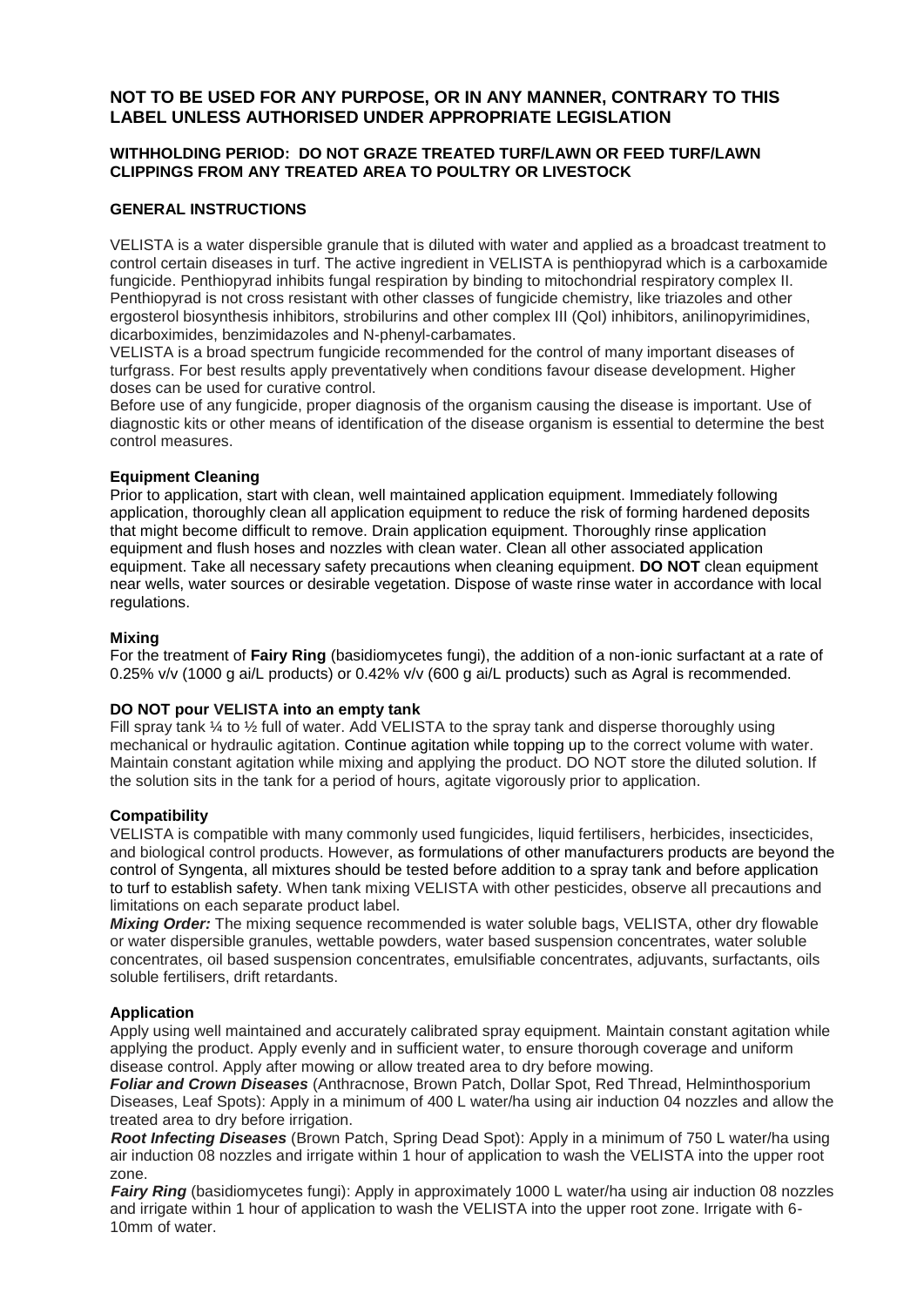**Fungicide Resistance Warning GROUP 7 FUNGICIDE**

For fungicide resistance management VELISTA Turf Fungicide is a Group 7 fungicide. Some naturally occurring individual fungi resistant to VELISTA and other Group 7 fungicides may exist through normal genetic variability in any fungal population. The resistant individuals can eventually dominate the fungal population if these fungicides are used repeatedly. These resistant fungi will not be controlled by VELISTA or other Group 7 fungicides, thus resulting in a reduction in efficacy and possible yield loss. Since the occurrence of resistant fungi is difficult to detect prior to use, Syngenta Australia Pty Ltd accepts no liability for any losses that may result from the failure of VELISTA to control resistant fungi. VELISTA may be subject to specific resistance management strategies. To help prevent the development of resistance to VELISTA, use in accordance with the current Fungicide Resistance Management (IRM) strategy for your region. For further information contact your farm chemical supplier, consultant, local Department of Agriculture or Primary Industries or local Syngenta Representative.

#### **PROTECTION OF WILDLIFE, FISH, CRUSTACEANS AND ENVIRONMENT**

Very toxic to aquatic life. DO NOT contaminate streams, rivers, waterways with the chemical or used container.

DO NOT apply under weather conditions, or from spraying equipment, that may cause spray drift onto nearby non-target plants/crops, cropping lands or pastures.

#### **PROTECTION OF LIVESTOCK**

DO NOT graze treated areas or feed turf clippings from treated areas to animals including poultry.

#### **STORAGE AND DISPOSAL**

Store in the closed, original container in a dry, cool, well ventilated area out of direct sunlight. Triple rinse containers before disposal. Add rinsings to spray tank. DO NOT dispose of undiluted chemicals on site. If recycling, replace cap and return clean containers to recycler or designated collection point. If not recycling, break, crush or puncture and deliver empty packaging to an approved waste management facility. If an approved waste management facility is not available, bury the empty packaging 500 mm below the surface in a disposal pit specifically marked and set up for this purpose clear of waterways, desirable vegetation and tree roots, in compliance with the relevant Local, State or Territory government regulations. DO NOT burn empty containers or product.

#### **SAFETY DIRECTIONS**

**Will irritate the eyes. Avoid contact with eyes. When opening the container, mixing and loading and preparing spray, wear cotton overalls buttoned to the neck and wrist and a washable hat (or equivalent clothing) and goggles. Wash hands after use. If product in eyes, wash immediately with water.**

#### **FIRST AID**

**If poisoning occurs, contact a doctor or Poisons Information Centre. Phone 131 126.**

#### **SAFETY DATA SHEET**

If additional hazard information is required refer to the Safety Data Sheet. For a copy phone 1800 067 108, or visit our website at [www.greencast.com.au](http://www.greencast.com.au/) or [www.syngenta.com.au](http://www.syngenta.com.au/)